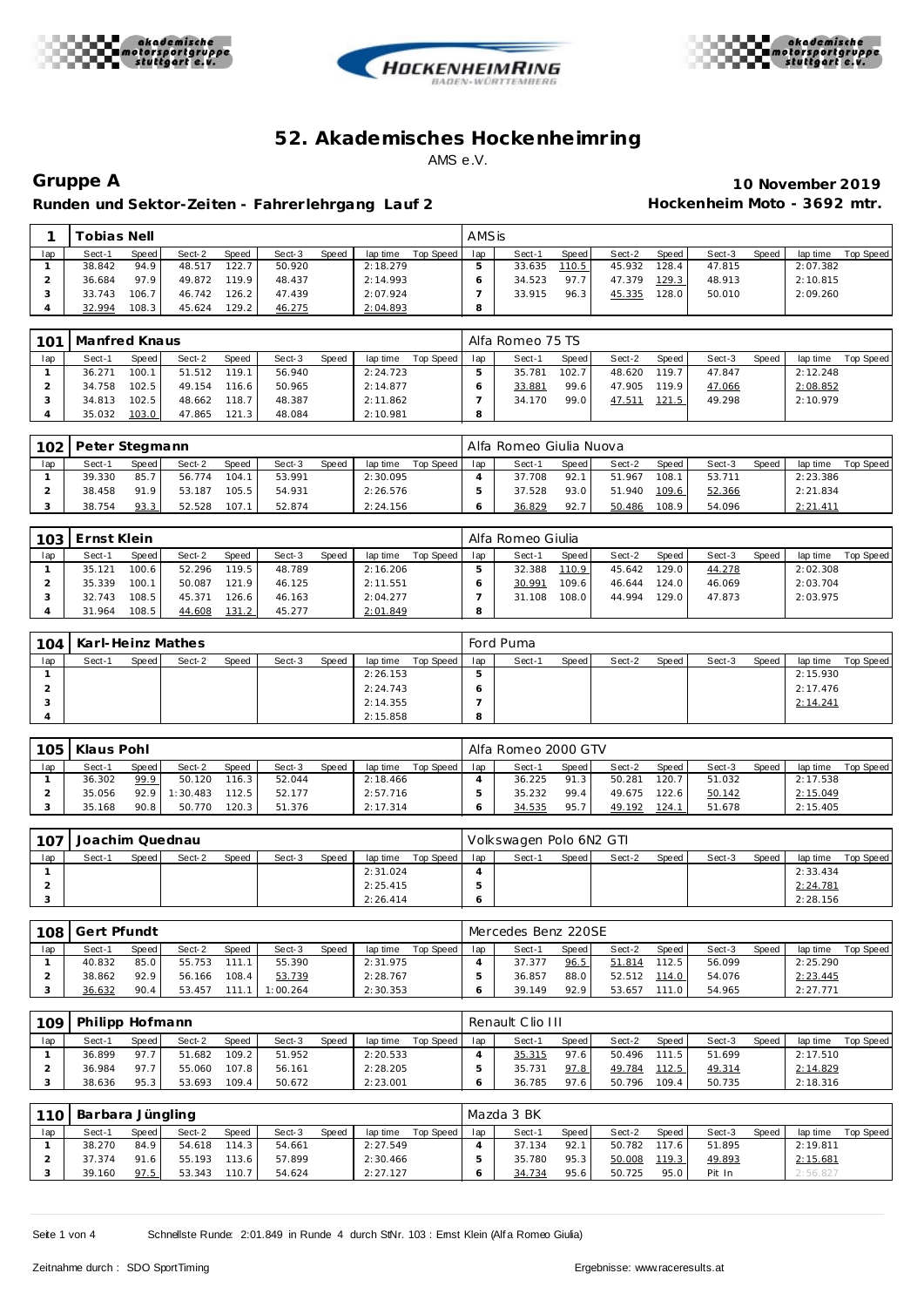





Runden und Sektor-Zeiten - Fahrer lehrgang Lauf 2 **Hockenheim Moto - 3692 mtr.** 

**Gruppe A 10 November 2019**

| 111 | Justin Menhorn |       |        |       |        |       |          |           |     | <b>BMW 318d</b> |       |        |       |        |              |          |           |
|-----|----------------|-------|--------|-------|--------|-------|----------|-----------|-----|-----------------|-------|--------|-------|--------|--------------|----------|-----------|
| lap | Sect-1         | Speed | Sect-2 | Speed | Sect-3 | Speed | lap time | Top Speed | lap | Sect-1          | Speed | Sect-2 | Speed | Sect-3 | <b>Speed</b> | lap time | Top Speed |
|     | 39.129         | 91.5  | 53.896 | 112.7 | 55.608 |       | 2:28.633 |           |     | 38.330          | 94.3  | 52.675 | 113.4 | 55.386 |              | 2:26.391 |           |
|     | 42.271         | 84.8  | 58.141 | 101.9 | 58.846 |       | 2:39.258 |           |     | 37.015          | 93.3  | 52.076 | 114.2 | 54.457 |              | 2:23.548 |           |
|     | 39.570         | 81.6  | 56.836 | 111.6 | 59.313 |       | 2:35.719 |           |     | 39.441          | 90.5  | 53.896 | 1118  | 55.121 |              | 2:28.458 |           |

|     | 112 Marcus Bohlig |       |        |       |        |       |          |             | ww Polo |        |         |        |       |        |       |          |           |
|-----|-------------------|-------|--------|-------|--------|-------|----------|-------------|---------|--------|---------|--------|-------|--------|-------|----------|-----------|
| lap | Sect-1            | Speed | Sect-2 | Speed | Sect-3 | Speed | lap time | Top Speed I | lap     | Sect-1 | Speed I | Sect-2 | Speed | Sect-3 | Speed | lap time | Top Speed |
|     | 37.604            | 95.2  | 54.012 | 113.7 | 57.264 |       | 2:28.880 |             |         | 35.177 | 101.9   | 49.288 | 116.4 | 51.703 |       | 2:16.168 |           |
|     | 37.542            | 93.6  | 57.212 | 110.7 | 57.651 |       | 2:32.405 |             |         | 35.587 | 95.7    | 50.629 | 118.6 | 49.372 |       | 2:15.588 |           |
|     | 38.772            | 94.8  | 55.198 | 110.8 | 57.944 |       | 2:31.914 |             |         | 34.783 | 96.8    | 50.445 | 110.4 | 57.784 |       | 2:23.012 |           |

| 112 | PHILIPPS MARIE |       |        |       |        |       |          |           |     | VOLKSWAGEN 1200 |       |        |         |          |       |          |           |
|-----|----------------|-------|--------|-------|--------|-------|----------|-----------|-----|-----------------|-------|--------|---------|----------|-------|----------|-----------|
| lap | Sect-1         | Speed | Sect-2 | Speed | Sect-3 | Speed | lap time | Top Speed | lap | Sect-1          | Speed | Sect-2 | Speed i | Sect-3   | Speed | lap time | Top Speed |
|     | 48.866         | 79.6  | 57.705 | 110.3 | 59.770 |       | 2:46.341 |           |     | 39.374          | 91.3  | 55.105 | 113.7   | 59.746   |       | 2:34.225 |           |
|     | 42.454         | 93.3  | 54.439 | 110.0 | 58.660 |       | 2:35.553 |           |     | 40.960          | 86.3  | 57.649 | 111.5   | 55.429   |       | 2:34.038 |           |
|     | 40.386         | 98.3  | 53.274 | 112.4 | 56.091 |       | 2:29.751 |           |     | 38.851          | 91.8  | 51.749 | 115.5   | 1:04.314 |       | 2:34.914 |           |

| 114 | Heiko Reinhardt |       |        |       |        |       |          |           |     | Alfa Romeo 147 |       |        |        |        |              |          |           |
|-----|-----------------|-------|--------|-------|--------|-------|----------|-----------|-----|----------------|-------|--------|--------|--------|--------------|----------|-----------|
| lap | Sect-1          | Speed | Sect-2 | Speed | Sect-3 | Speed | lap time | Top Speed | lap | Sect-1         | Speed | Sect-2 | Speed  | Sect-3 | <b>Speed</b> | lap time | Top Speed |
|     | 39.068          | 96.0  | 52.837 | 111.7 | 50.138 |       | 2:22.043 |           |     | 36.533         | 98.4  | 49.220 | 116.51 | 49.275 |              | 2:15.028 |           |
|     | 34.356          | 100.8 | 50.573 | 113.7 | 50.177 |       | 2:15.106 |           |     | 34.222         | 100.9 | 51.616 | 118.2  | 48.795 |              | 2:14.633 |           |
|     | 34.231          | 99.9  | 50.563 | 111.5 | 52.396 |       | 2:17.190 |           |     |                |       |        |        |        |              |          |           |

| 115 | Michael Götz |       |        |       |        |       |          |           |     | Alfa Romeo 159 |       |        |       |        |              |          |           |
|-----|--------------|-------|--------|-------|--------|-------|----------|-----------|-----|----------------|-------|--------|-------|--------|--------------|----------|-----------|
| lap | Sect-1       | Speed | Sect-2 | Speed | Sect-3 | Speed | lap time | Top Speed | lap | Sect-1         | Speed | Sect-2 | Speed | Sect-3 | <b>Speed</b> | lap time | Top Speed |
|     | 37.033       | 101.7 | 51.572 | 127.4 | 53.578 |       | 2:22.183 |           |     | 34.481         | 101.1 | 49.166 | 126.8 | 50.678 |              | 2:14.325 |           |
|     | 36.544       | 102.7 | 54.008 | 120.5 | 51.454 |       | 2:22.006 |           |     | 36.996         | 97 1  | 48.650 | 123.9 | 49.587 |              | 2:15.233 |           |
|     | 35.140       | 99.0  | 48.342 | 125.4 | 49.816 |       | 2:13.298 |           |     | 34.468         | 103.3 | 48.337 | 122.6 | 51.582 |              | 2:14.387 |           |

| 116 | Andreas Michel |       |        |              |        |       |          |           |     | Mini Cooper S |       |        |        |        |              |          |           |
|-----|----------------|-------|--------|--------------|--------|-------|----------|-----------|-----|---------------|-------|--------|--------|--------|--------------|----------|-----------|
| lap | Sect-1         | Speed | Sect-2 | <b>Speed</b> | Sect-3 | Speed | lap time | Top Speed | lap | Sect-1        | Speed | Sect-2 | Speed  | Sect-3 | <b>Speed</b> | lap time | Top Speed |
|     | 36.819         | 99.8  | 48.311 | 120.5        | 54.131 |       | 2:19.261 |           |     | 33.228        | 104.1 | 46.767 | 118.21 | 47.338 |              | 2:07.333 |           |
|     | 39.112         | 93.4  | 56.854 | 120.8        | 49.327 |       | 2:25.293 |           |     | 34.003        | 104.3 | 47.757 | 121.2  | 47.612 |              | 2:09.372 |           |
|     | 35.203         | 107.6 | 47.130 | 123.3        | 47.803 |       | 2:10.136 |           |     | 33.239        | 104.8 | 46.365 | 122.4  | 54.460 |              | 2:14.064 |           |
|     | 35.410         | 105.1 | 47.643 | 123.1        | 47.642 |       | 2:10.695 |           | o   |               |       |        |        |        |              |          |           |

| 1171 | Uwe Reuter |       |        |       |        |       |          |           |     | Audi Audi 100 Typ 44 C3 |       |        |       |        |       |          |           |
|------|------------|-------|--------|-------|--------|-------|----------|-----------|-----|-------------------------|-------|--------|-------|--------|-------|----------|-----------|
| lap  | Sect-1     | Speed | Sect-2 | Speed | Sect-3 | Speed | lap time | Top Speed | lap | Sect-1                  | Speed | Sect-2 | Speed | Sect-3 | Speed | lap time | Top Speed |
|      | 41.805     | 86.1  | 53.773 | 109.6 | 59.254 |       | 2:34.832 |           |     | 39.113                  | 92.4  | 53.386 | 109.9 | 51.697 |       | 2:24.196 |           |
|      | 38.523     | 92.7  | 52.160 | 110.9 | 52.077 |       | 2:22.760 |           |     | 39.118                  | 89.0  | 53.022 | 109.9 | 51.894 |       | 2:24.034 |           |
|      | 37.368     | 93.3  | 53.085 | 111.7 | 52.594 |       | 2:23.047 |           |     | 38.471                  | 93.9  | 55.870 | 107.5 | 51.515 |       | 2:25.856 |           |

|     | 118   Martin Pietschmann |       |        |              |          |       |          |           |     | VW Golf IV 1.6 16 V |       |        |          |          |       |          |           |
|-----|--------------------------|-------|--------|--------------|----------|-------|----------|-----------|-----|---------------------|-------|--------|----------|----------|-------|----------|-----------|
| lap | Sect-1                   | Speed | Sect-2 | <b>Speed</b> | Sect-3   | Speed | lap time | Top Speed | lap | Sect-1              | Speed | Sect-2 | Speed    | Sect-3   | Speed | lap time | Top Speed |
|     | 38.714                   | 84.1  | 55.232 | 107.0        | 1:07.084 |       | 2:41.030 |           |     | 40.489              | 92.5  | 56.205 | $-101.1$ | 1:06.416 |       | 2:43.110 |           |
|     | 46.433                   | 90.4  | 59.256 | 105.8        | 1:00.941 |       | 2:46.630 |           |     | 40.806              | 81.6  | 56.065 | 98.2     | 1:05.961 |       | 2:42.832 |           |
|     | 38.833                   | 87.2  | 56.294 | 101.9        | 1:05.765 |       | 2:40.892 |           |     | 39.194              | 92.7  | 56.253 | 95.8     | 1:07.983 |       | 2:43.430 |           |

| 119 | Volker Honold |       |        |              |          |       |          |           |     | Tovota Yaris |       |        |       |                |              |          |           |
|-----|---------------|-------|--------|--------------|----------|-------|----------|-----------|-----|--------------|-------|--------|-------|----------------|--------------|----------|-----------|
| lap | Sect-1        | Speed | Sect-2 | <b>Speed</b> | Sect-3   | Speed | lap time | Top Speed | lap | Sect-1       | Speed | Sect-2 | Speed | Sect-3         | <b>Speed</b> | lap time | Top Speed |
|     | 40.599        | 97.0  | 53.400 | 106.8        | 1:02.631 |       | 2:36.630 |           |     | 42.742       | 88.7  | 54.562 |       | 105.9 1:04.548 |              | 2:41.852 |           |
|     | 43.279        | 91.9  | 53.966 | 100.5        | 1:02.218 |       | 2:39.463 |           |     | 40.739       | 103.9 | 54.977 |       | 101.7 1:04.233 |              | 2:39.949 |           |
|     | 44.308        | 103.1 | 54.513 | 101.8        | 56.163   |       | 2:34.984 |           |     | 44.566       | 86.3  | 53.998 |       | 108.9 1:01.622 |              | 2:40.186 |           |

|     | 120 Chris Wandura |        |        |                    |        |              |          |           |     | BMW E46 325i |       |        |       |        |       |          |           |
|-----|-------------------|--------|--------|--------------------|--------|--------------|----------|-----------|-----|--------------|-------|--------|-------|--------|-------|----------|-----------|
| lap | Sect-1            | Speed  | Sect-2 | Speed              | Sect-3 | <b>Speed</b> | lap time | Top Speed | lap | Sect-1       | Speed | Sect-2 | Speed | Sect-3 | Speed | lap time | Top Speed |
|     | 35.727            | 108.2  | 47.794 | 128.1              | 49.660 |              | 2:13.181 |           |     | 32.588       | 113.4 | 46.404 | 128.3 | 48.292 |       | 2:07.284 |           |
|     | 32.902            | 110.01 | 46.661 | 128.3              | 48.271 |              | 2:07.834 |           |     | 33.018       | 112.4 | 44.961 | 134.8 | 50.840 |       | 2:08.819 |           |
|     | 33.468            | 109.4  | 46.558 | 127.5              | 47.021 |              | 2:07.047 |           |     | 35.228       | 112.4 | 44.840 | 132.8 | 46.629 |       | 2:06.697 |           |
|     | 33.398            | 109.6  | 45.924 | 133.2 <sub>1</sub> | 46.496 |              | 2:05.818 |           |     |              |       |        |       |        |       |          |           |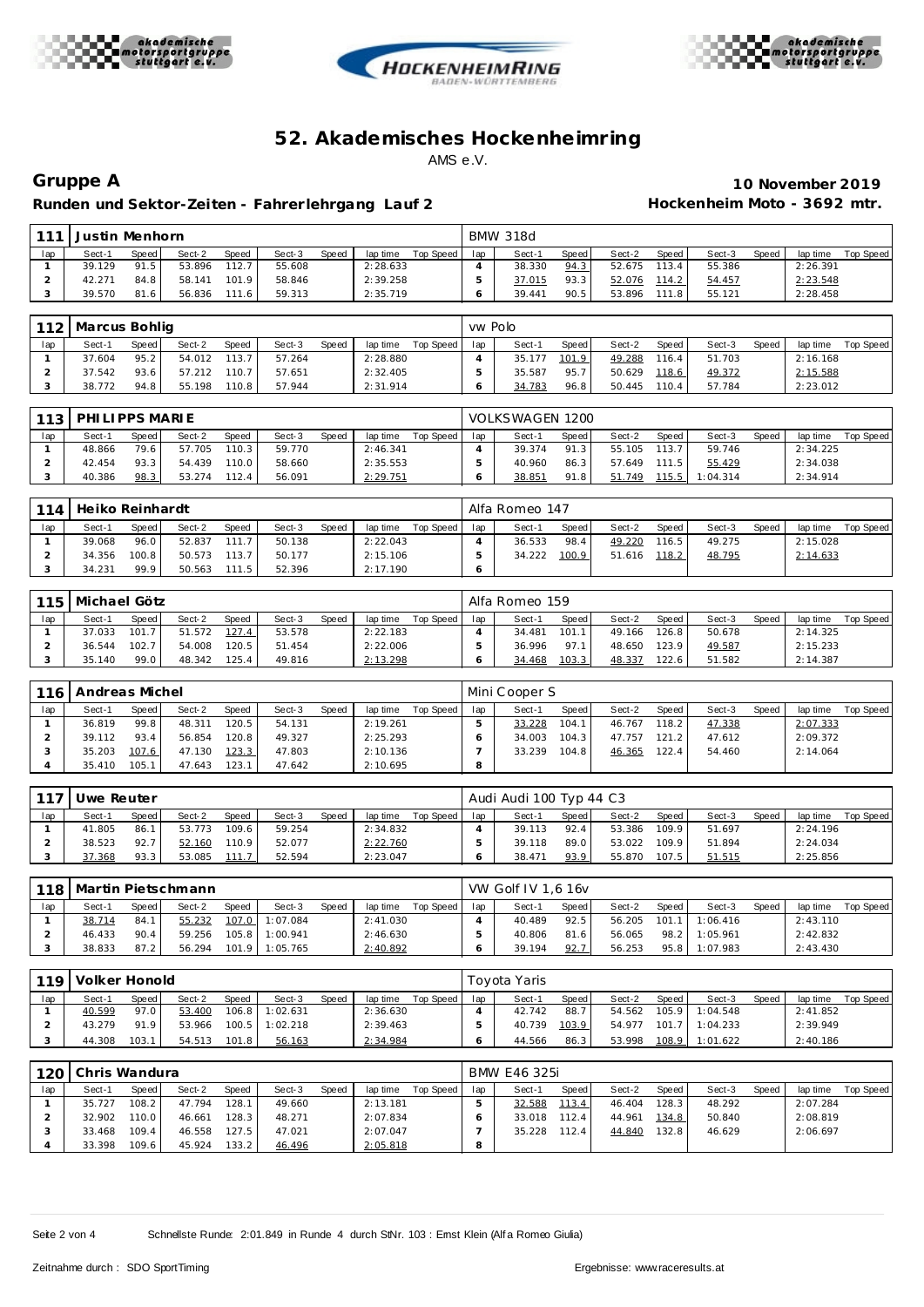





Runden und Sektor-Zeiten - Fahrer lehrgang Lauf 2 **Hockenheim Moto - 3692 mtr.** 

**Gruppe A 10 November 2019**

|     | 122   Michael Dietrich |       |        |       |        |       |          |           |     | Volkswagen Golf 3 |       |        |       |        |        |          |           |
|-----|------------------------|-------|--------|-------|--------|-------|----------|-----------|-----|-------------------|-------|--------|-------|--------|--------|----------|-----------|
| lap | Sect-1                 | Speed | Sect-2 | Speed | Sect-3 | Speed | lap time | Top Speed | lap | Sect-1            | Speed | Sect-2 | Speed | Sect-3 | Speed, | lap time | Top Speed |
|     | 37.492                 | 96.9  | 53.173 | 112.1 | 56.145 |       | 2:26.810 |           |     | 35.572            | 102.0 | 48.135 | 124.7 | 50.311 |        | 2:14.018 |           |
|     | 36.189                 | 100.4 | 53.230 | 118.8 | 53.504 |       | 2:22.923 |           |     | 37.118            | 97.4  | 49.145 | 121.8 | 49.175 |        | 2:15.438 |           |
|     | 36.256                 | 100.6 | 48.676 | 121.8 | 49.925 |       | 2:14.857 |           |     | 34.410            | 102.0 | 48.186 | 122.7 | 51.985 |        | 2:14.581 |           |

|     | 123   Wenzel Salzbauer |       |        |       |          |       |          |           | VW Polo |        |         |        |       |               |       |          |           |
|-----|------------------------|-------|--------|-------|----------|-------|----------|-----------|---------|--------|---------|--------|-------|---------------|-------|----------|-----------|
| lap | Sect-1                 | Speed | Sect-2 | Speed | Sect-3   | Speed | lap time | Top Speed | lap     | Sect-1 | Speed I | Sect-2 | Speed | Sect-3        | Speed | lap time | Top Speed |
|     | 38.433                 | 93.7  | 55.399 | 104.0 | 1:06.327 |       | 2:40.159 |           |         | 42.329 | 88.5    | 56.843 |       | 94.2 1:02.987 |       | 2:42.159 |           |
|     | 45.571                 | 95.4  | 59.092 | 86.8  | 56.346   |       | 2:41.009 |           |         | 41.873 | 94.3    | 57.388 | 98.9  | 1:01.315      |       | 2:40.576 |           |
|     | 41.650                 | 94.8  | 55.503 | 86.4  | 1:05.106 |       | 2:42.259 |           |         | 42.981 | 90.4    | 57.920 | 92.6  | 1:02.324      |       | 2:43.225 |           |

| 125 | Alexander Adomeit |       |        |              |        |       |          |           | Audi 80 |        |       |        |       |        |       |          |           |
|-----|-------------------|-------|--------|--------------|--------|-------|----------|-----------|---------|--------|-------|--------|-------|--------|-------|----------|-----------|
| lap | Sect-1            | Speed | Sect-2 | <b>Speed</b> | Sect-3 | Speed | lap time | Top Speed | lap     | Sect-1 | Speed | Sect-2 | Speed | Sect-3 | Speed | lap time | Top Speed |
|     | 37.565            | 93.6  | 52.755 | 105.6        | 54.366 |       | 2:24.686 |           |         | 39.119 | 91.0  | 53.303 | 105.0 | 51.886 |       | 2:24.308 |           |
|     | 37.638            | 94.1  | 52.281 | 106.9        | 52.706 |       | 2:22.625 |           |         | 38.460 | 85.2  | 53.287 | 107.5 | 52.338 |       | 2:24.085 |           |
|     | 37.684            | 94.3  | 52.940 | 105.9        | 52.974 |       | 2:23.598 |           |         | 37.596 | 93.8  | 53.319 | 106.5 | 52.989 |       | 2:23.904 |           |

| 127 | Jan Watzek |              |        |              |          |       |          |           |     | Tovota Celica T23 S |       |        |       |        |              |          |           |
|-----|------------|--------------|--------|--------------|----------|-------|----------|-----------|-----|---------------------|-------|--------|-------|--------|--------------|----------|-----------|
| lap | Sect-1     | <b>Speed</b> | Sect-2 | <b>Speed</b> | Sect-3   | Speed | lap time | Top Speed | lap | Sect-1              | Speed | Sect-2 | Speed | Sect-3 | <b>Speed</b> | lap time | Top Speed |
|     | 39.666     | 88.5         | 53.347 | 119.9        | 1:02.686 |       | 2:35.699 |           |     | 39.783              | 98.8  | 49.245 | 119.1 | 53.321 |              | 2:22.349 |           |
|     | 39.579     | 96.5         | 53.201 | 117.6        | 1:00.339 |       | 2:33.119 |           |     | 38.024              | 96.3  | 51.735 | 122.4 | 52.444 |              | 2:22.203 |           |
|     | 42.777     | 93.6         | 50.582 | 118.7        | 1:01.554 |       | 2:34.913 |           |     | 35.914              | 101.8 | 49.102 | 120.5 | 59.248 |              | 2:24.264 |           |

| 128 | Jan Sperling |       |        |              |        |       |          |           |     | Renault Clio |       |        |         |        |              |          |           |
|-----|--------------|-------|--------|--------------|--------|-------|----------|-----------|-----|--------------|-------|--------|---------|--------|--------------|----------|-----------|
| lap | Sect-1       | Speed | Sect-2 | <b>Speed</b> | Sect-3 | Speed | lap time | Top Speed | lap | Sect-1       | Speed | Sect-2 | Speed I | Sect-3 | <b>Speed</b> | lap time | Top Speed |
|     | 36.464       | 103.3 | 48.015 | '32.0        | 55.795 |       | 2:20.274 |           |     | 32.833       |       | 46.941 | 133.2   | 48.006 |              | 2:07.780 |           |
|     | 39.837       | 103.1 | 48.623 | 114.8        | 56.955 |       | 2:25.415 |           |     | 35.105       | 106.8 | 46.439 | 133.8   | 50.995 |              | 2:12.539 |           |
|     | 34.803       | 106.7 | 47.375 | 129.8        | 49.493 |       | 2:11.671 |           |     | 33.237       | 107.4 | 47.096 | 133.7   | 50.885 |              | 2:11.218 |           |
|     | 32.606       | 112.6 | 45.865 | 33.3         | 47.722 |       | 2:06.193 |           |     |              |       |        |         |        |              |          |           |

| 130 | Pascal Schwarz<br>Speed<br><b>Speed</b><br>Sect-2<br>Sect-3<br>lap time<br>Speed<br>Sect-1 |      |        |       |        |  |          |           |     | Smart Roadster |       |        |       |        |       |          |           |
|-----|--------------------------------------------------------------------------------------------|------|--------|-------|--------|--|----------|-----------|-----|----------------|-------|--------|-------|--------|-------|----------|-----------|
| lap |                                                                                            |      |        |       |        |  |          | Top Speed | lap | Sect-1         | Speed | Sect-2 | Speed | Sect-3 | Speed | lap time | Top Speed |
|     | 40.102                                                                                     | 92.4 | 55.717 | 107.2 | 58.193 |  | 2:34.012 |           |     | 35.433         | 94.8  | 50.473 | 106.8 | 53.541 |       | 2:19.447 |           |
|     | 40.401                                                                                     | 96.5 | 56.518 | 101.8 | 52.715 |  | 2:29.634 |           |     | 37.425         | 93.9  | 52.850 | 107.4 | 52.064 |       | 2:22.339 |           |
| - 1 | 39.740                                                                                     | 94.7 | 50.513 | 106.2 | 48.648 |  | 2:18.901 |           |     | 37.961         | 91.0  | 54.721 | 103.0 | 49.659 |       | 2:22.341 |           |

| 131 | Tiziana Mutschler |       |        |        |        |       |          |           | Audi TT |        |       |        |       |        |              |          |           |  |
|-----|-------------------|-------|--------|--------|--------|-------|----------|-----------|---------|--------|-------|--------|-------|--------|--------------|----------|-----------|--|
| lap | Sect-1            | Speed | Sect-2 | Speed  | Sect-3 | Speed | lap time | Top Speed | lap     | Sect-1 | Speed | Sect-2 | Speed | Sect-3 | <b>Speed</b> | lap time | Top Speed |  |
|     | 39.241            | 93.2  | 51.982 | 119.6  | 49.269 |       | 2:20.492 |           |         | 34.080 | 106.2 | 47.856 | 124.4 | 49.730 |              | 2:11.666 |           |  |
|     | 34.220            | 105.5 | 50.117 | 122.9  | 48.045 |       | 2:12.382 |           |         | 33.504 | 105.0 | 47.323 | 128.6 | 47.849 |              | 2:08.676 |           |  |
|     | 33.919            | 106.3 | 51.431 | 123.61 | 57.596 |       | 2:22.946 |           |         | 33.468 | 105.6 | 48.097 | 125.9 | 48.248 |              | 2:09.813 |           |  |

| 134 | Yannick Sacchl |         |        |       |        |       |          |           |     | BMW 318 ti |       |        |       |        |       |          |           |  |  |  |
|-----|----------------|---------|--------|-------|--------|-------|----------|-----------|-----|------------|-------|--------|-------|--------|-------|----------|-----------|--|--|--|
| lap | Sect-1         | Speed I | Sect-2 | Speed | Sect-3 | Speed | lap time | Top Speed | lap | Sect-1     | Speed | Sect-2 | Speed | Sect-3 | Speed | lap time | Top Speed |  |  |  |
|     | 34.065         | 105.9   | 48.790 | 124.1 | 48.744 |       | 2:11.599 |           |     | 32.174     | 109.0 | 45.142 | 129.0 | 45.302 |       | 2:02.618 |           |  |  |  |
|     | 34.481         | 104.8   | 46.100 | 128.1 | 49.250 |       | 2:09.831 |           |     | 32.181     | 105.4 | 48.158 | 126.9 | 45.499 |       | 2:05.838 |           |  |  |  |
|     | 33.334         | 106.3   | 45.634 | 127.5 | 45.619 |       | 2:04.587 |           |     | 31.537     | 108.8 | 49.888 | 121.9 | 46.408 |       | 2:07.833 |           |  |  |  |
|     | 32.242         | 107.7   | 44.849 | 129.0 | 45.472 |       | 2:02.563 |           | 8   |            |       |        |       |        |       |          |           |  |  |  |

| $156 -$ | Roland Reuter |       |        |              |        |       |          |           |     | Alfa Romeo 156 GTA |       |        |       |        |       |          |           |
|---------|---------------|-------|--------|--------------|--------|-------|----------|-----------|-----|--------------------|-------|--------|-------|--------|-------|----------|-----------|
| lap     | Sect-1        | Speed | Sect-2 | <b>Speed</b> | Sect-3 | Speed | lap time | Top Speed | lap | Sect-1             | Speed | Sect-2 | Speed | Sect-3 | Speed | lap time | Top Speed |
|         | 35.275        | 107.5 | 50.431 | 123.9        | 53.690 |       | 2:19.396 |           |     | 34.235             | 104.9 | 45.570 | 127.7 | 46.751 |       | 2:06.556 |           |
|         | 34.504        | 104.7 | 54.044 | 121.5        | 48.492 |       | 2:17.040 |           |     | 31.863             | 103.9 | 45.117 | 130.4 | 48.344 |       | 2:05.324 |           |
|         | 33.737        | 104.8 | 45.854 | 128.7        | 48.532 |       | 2:08.123 |           |     | 32.235             | 106.2 | 46.726 | 130.8 | 50.640 |       | 2:09.601 |           |
|         | 32.162        | 103.2 | 45.455 | 128.6        | 47.789 |       | 2:05.406 |           | 8   |                    |       |        |       |        |       |          |           |

| 230 | Dawid Kulesz |         |        |                    |        |       | Peugeot 205 GTi MI16 |           |     |        |                    |        |       |        |       |          |           |
|-----|--------------|---------|--------|--------------------|--------|-------|----------------------|-----------|-----|--------|--------------------|--------|-------|--------|-------|----------|-----------|
| lap | Sect-1       | Speed   | Sect-2 | Speed              | Sect-3 | Speed | lap time             | Top Speed | lap | Sect-1 | Speed              | Sect-2 | Speed | Sect-3 | Speed | lap time | Top Speed |
|     | 37.518       | 96.0    | 52.485 | 122.4              | 55.205 |       | 2:25.208             |           |     | 33.556 |                    | 45.836 | 131.7 | 47.595 |       | 2:06.987 |           |
|     | 34.301       | 102.5   | 53.504 | 117.6 <sub>1</sub> | 49.101 |       | 2:16.906             |           |     | 32.660 | 112.3              | 45.978 | 126.2 | 47.476 |       | 2:06.114 |           |
|     | 33.137       | 104.7   | 46.879 | 129.3              | 47.436 |       | 2:07.452             |           |     | 32.749 | 110.9 <sub>1</sub> | 48.656 | 126.9 | 49.769 |       | 2:11.174 |           |
|     | 33.467       | 111.6 L | 46.307 | 130.0              | 46.780 |       | 2:06.554             |           |     |        |                    |        |       |        |       |          |           |